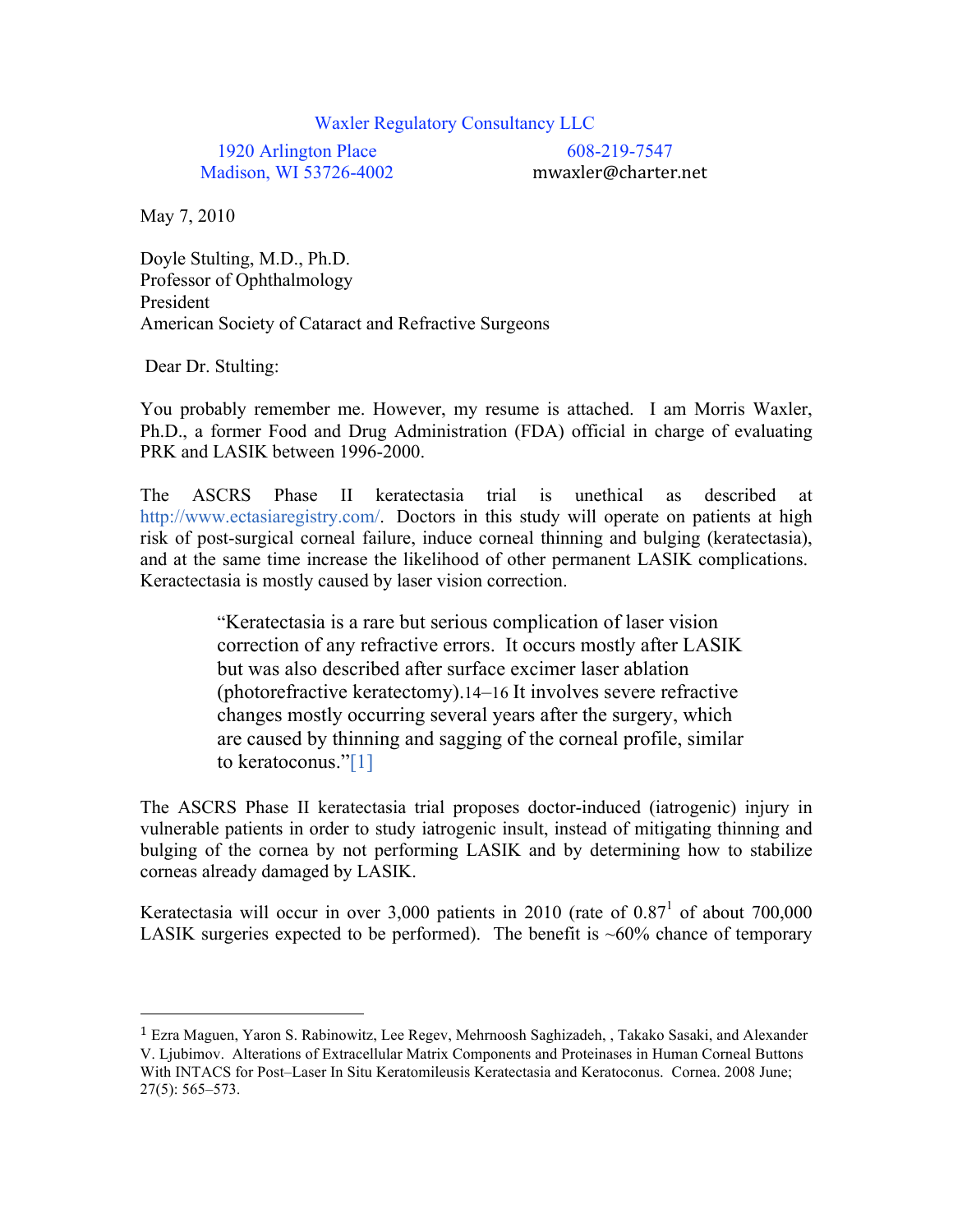reduction in dependence on glasses or contact lenses<sup>2</sup>. The ASCRS proposed Phase II study is a 'significant risk' study requiring an FDA-approved investigational device exemption and I will do everything I can to block approval of such a study.

In addition there is a high probability of many other permanent vision and ocular health problems. LASIK eye surgery complications are already a major public health problem. Hundreds of thousands of eyes are permanently injured each year for a 60% chance of a couple of years free from glasses and contact lenses, and a 40% chance of little or no freedom from spectacles or contact lenses at all. Fifteen to thirty percent of LASIK patients suffer from eye pain, glare, halos, dry eyes, night vision and other problems, even if their visual acuity is normal.<sup>3</sup> At least 1% of LASIK patients have keratectasia.<sup>4</sup> LASIK complications are more than 20 fold in excess of the 1% ceiling set for complications for these procedures by the FDA. Between 700,000 to 1,000,000 eyes will undergo LASIK surgery in 2010. Your sons, daughters, parents, and friends may be future victims, your grandchildren.

The FDA is complicit with LASIK manufacturers, ASCRS, and others in minimizing multiple permanent vision complications. The following figure summarizes some of the problems that the agency and refractive surgeons claim are minimal after 6 months. <sup>4</sup>



<sup>&</sup>lt;sup>2</sup> P970053 Patient Information Booklet (p9  $3^{rd}$  bullet under #8) – This is a typical value for refractive lasers and better than some.

<sup>3</sup> Murray A, Jones L, Milne A, Fraser C, Lourenco T, and Burr, J. "A systematic review of the safety and efficacy of elective photorefractive surgery for the correction of refractive error." Review Body for Interventional Procedures, April 2005.

<sup>4</sup> Pallikaris
IG,
Kymionis
GD,
Astyrakakis
NI.
Corneal
ectasia
induced
by
laser
in situ
keratomileusis.
J
Cataract
Refract
Surg
2001;27(11):1796‐802.